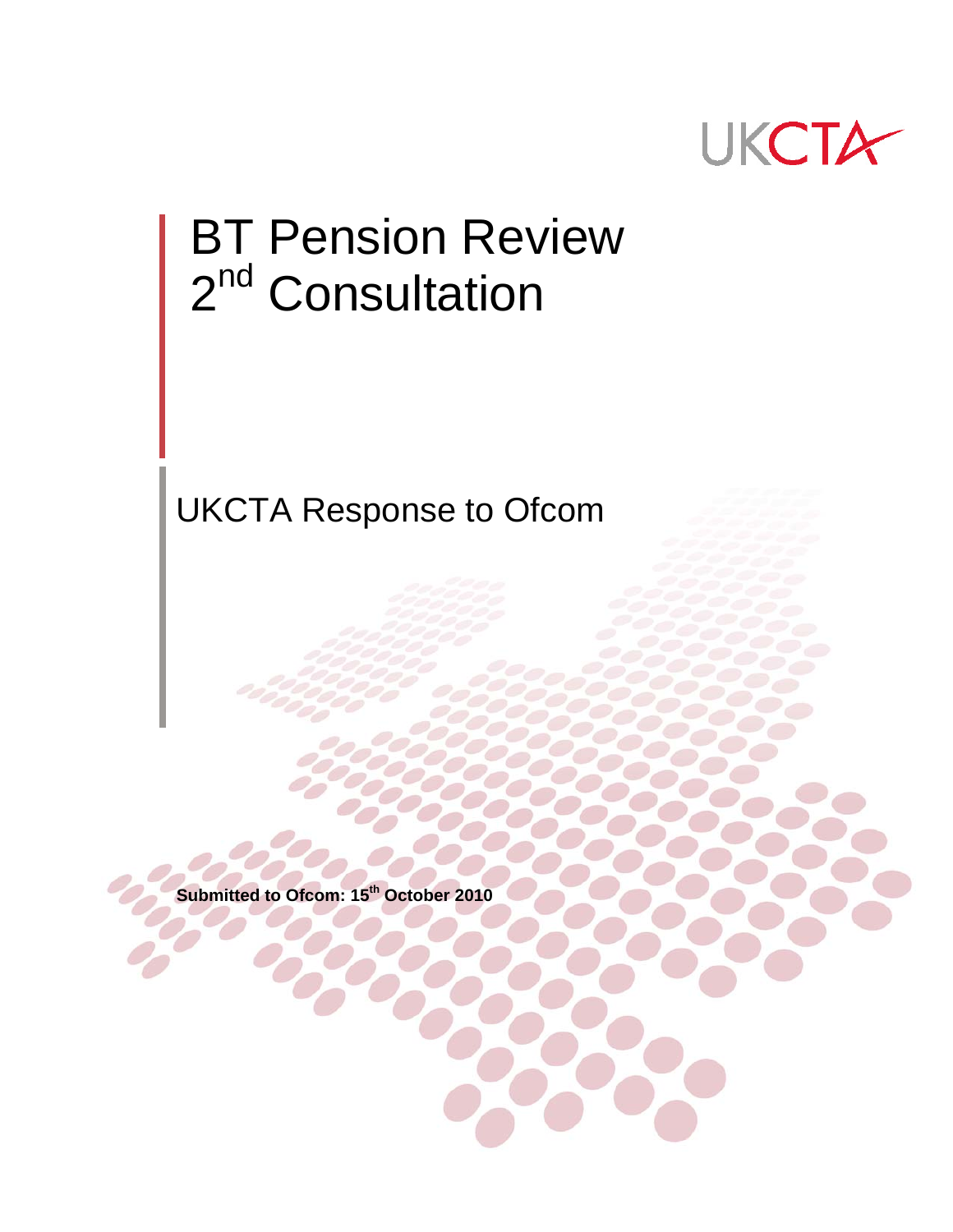

UKCTA is a trade association promoting the interests of competitive fixed-line telecommunications companies competing against BT, as well as each other, in the residential and business markets. Its role is to develop and promote the interests of its members to Ofcom and the Government. Details of membership of UKCTA can be found at [www.ukcta.com](http://www.ukcta.com/).

This response is focused upon on Ofcom's second Pension's Review consultation and is concerned with pension funding for BT. The views expressed by UKCTA in this response do not reflect the views of KCOM Group, The Post Office Ltd & Scottish and Southern Energy plc . These UKCTA members may be submitting their own responses to the consultation.

#### **Introduction**

UKCTA welcomes this second Ofcom consultation into the policy options around funding BT's pension liabilities and the associated review of the regulatory cost of capital. These issues are of key importance to both UKCTA members and consumers, with pension costs ultimately passed through regulatory charges on to end users.

UKCTA members are supportive of Ofcom's initial conclusion on deficit repair. We do not question the need to contribute to BT's pension costs when we purchase regulated products, however we do not believe that deficit repair costs are part of the relevant cost stack of regulated products. We also welcome the confirmation that the accounting charge will continue to form the basis of pension service costs in the future as we believe the alternative options of using BT's cash contributions or taking a bespoke approach are neither practical nor transparent. On the issue of adjusting the Regulated Cost of Capital, we would ask Ofcom to look again at its provisional conclusion on this issue as there does seem to be considerable evidence available that points towards a reduction through removing the impact of BT's large defined benefit scheme from the calculation.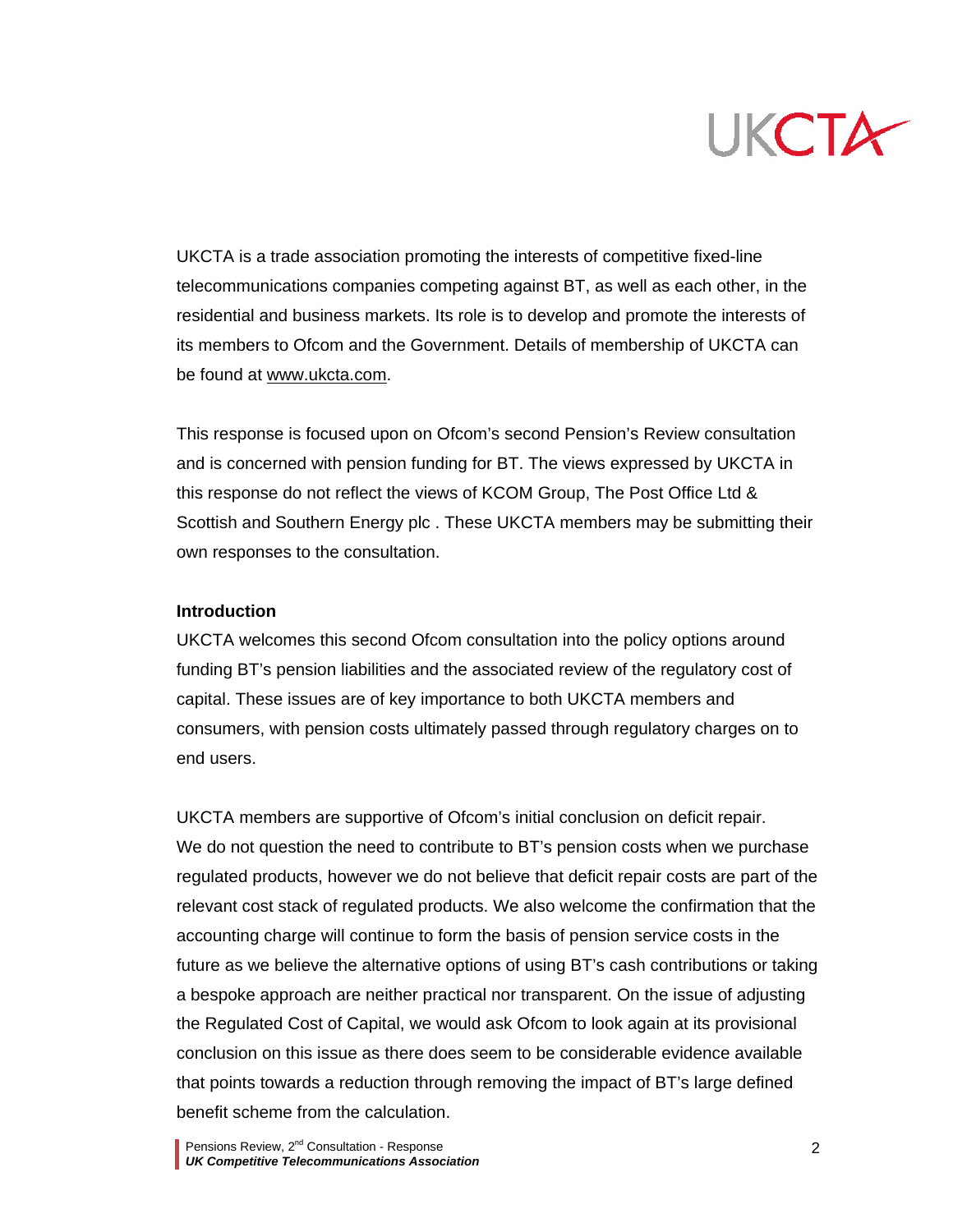

This response is divided into three distinct areas, aligning with the three principle issues set out within the consultation:

- 1) **Deficit Recovery**: we provide our view of on Ofcom's provisional conclusions in this area;
- 2) **On going pension service costs**: we comment on why we support maintaining the status quo;
- 3) **Cost of Capital adjustment**: The final section of this response will focus on some of the issues highlighted in the current consultation.

# **1. Deficit Recovery**

UKCTA is opposed to the introduction of any allowance for deficit repair within regulated charges. BT's regulated charges should be based on efficient forwarding looking costs and should not be tied to the individual pension arrangements of the company. We therefore welcome Ofcom's initial conclusion to deny BT the opportunity to included Deficit Repair costs within the cost stack for regulated products.

BT has failed to make the case for deficit recovery. UKCTA members, who purchase a large volume of BT's regulated products, have already paid their fair share towards BT pension costs and BT has failed to demonstrate why they should be required to pay again. Ofcom estimate that £3.6BN of the deficit can be attributed to the pension holiday alone, taken together with other factors such as the shortfall in early leaver augmentation the case for BT making good its own deficit is compelling.

Ofcom have carried out a rigorous assessment of the evidence and we support Ofcom's use of the six principles of cost recovery to assess the case for inclusion of deficit repair within regulatory charging on its merits. While regulatory consistency is important, it also needs to be justified by the evidence. In the case of deficit repair no case has been made to deviate from the status quo, with BT's past conduct dictating that they must meet the cost of their own deficit, this is also true of the case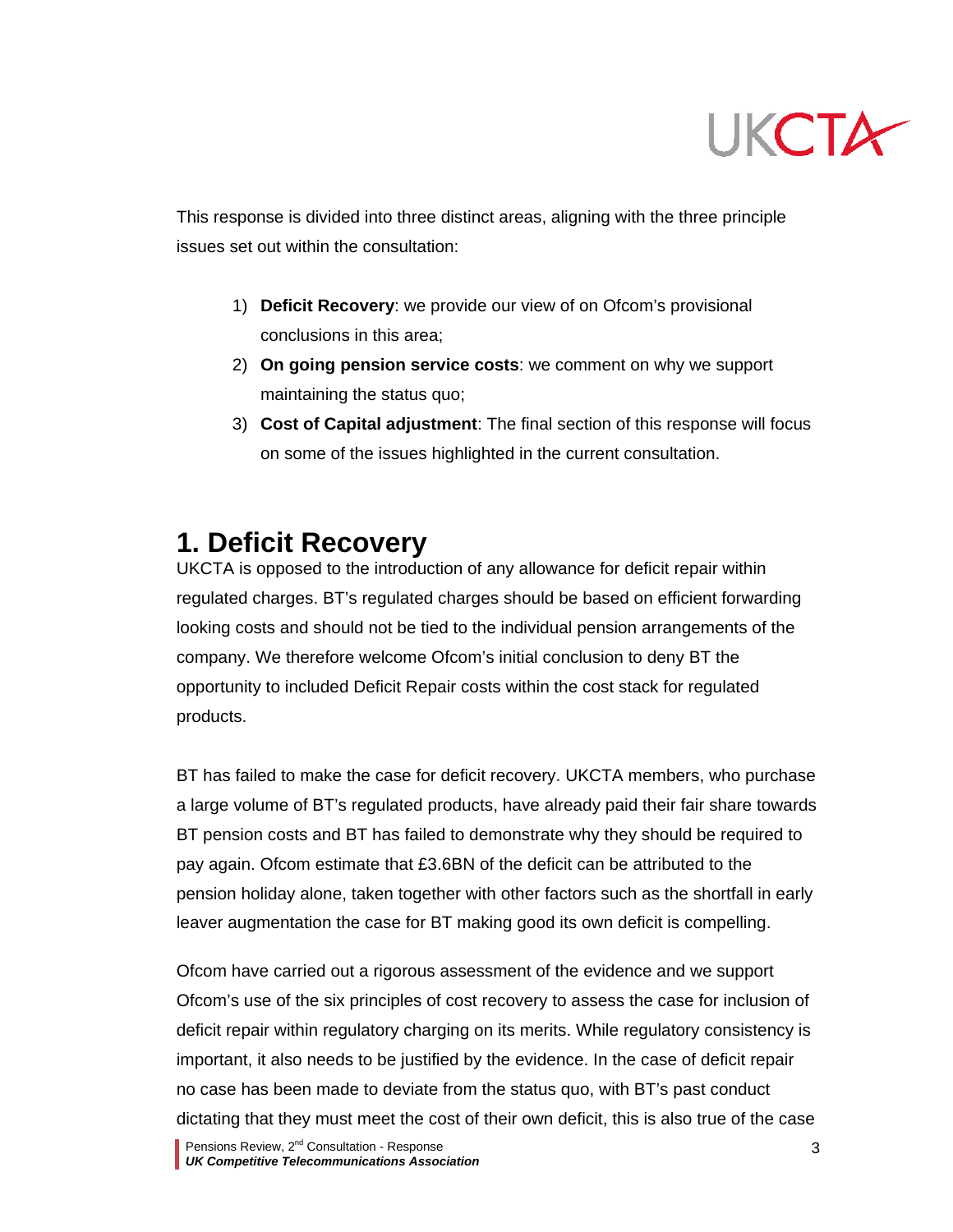

for partial deficit repair, as the issues at stake are identical to those of full deficit repair, with no justification for any element of the deficit to be incorporated within regulatory charges.

Ofcom has no duty to finance BT's network or operations. Indeed Ofcom's duty to encourage investment in an unbiased way should be the key consideration. Unlike in other industries, BT's shareholders have been the sole beneficiaries from BT's pension investment strategy and there has been no previous customer benefit from their investment strategy and/or prior payment holidays.

In summary, when setting charges for regulatory services, Ofcom's objective should be to reach an outcome that replicates a competitive market outcome. Such an outcome would not take any notice of the existence of BT's defined benefit scheme, but push prices down towards an efficient & competitive level. BT's submissions have not taken this debate forward and no case exists to permit deficit recover. We would urge Ofcom to confirm its conclusion that the inclusion of a deficit repair surcharge within the cost stack for regulated products should be denied.

### **2.** On going pension service costs

We continue to believe that Ofcom should decouple the detail of BT's actual pension scheme arrangements from the amount contained within the cost stack for regulated products. The details of BT's pension scheme should be irrelevant. Pension costs are an important part of employee remuneration and a recognised cost of providing services, purchasers of regulated services should pay their fair share of these costs, however BT should only be allowed to recover efficiently incurred labour costs, incorporating all pension costs.

If BT chooses to pay its staff above this level then it of course should be free to do so, but any such spending should be financed by BT shareholders and not its competitors.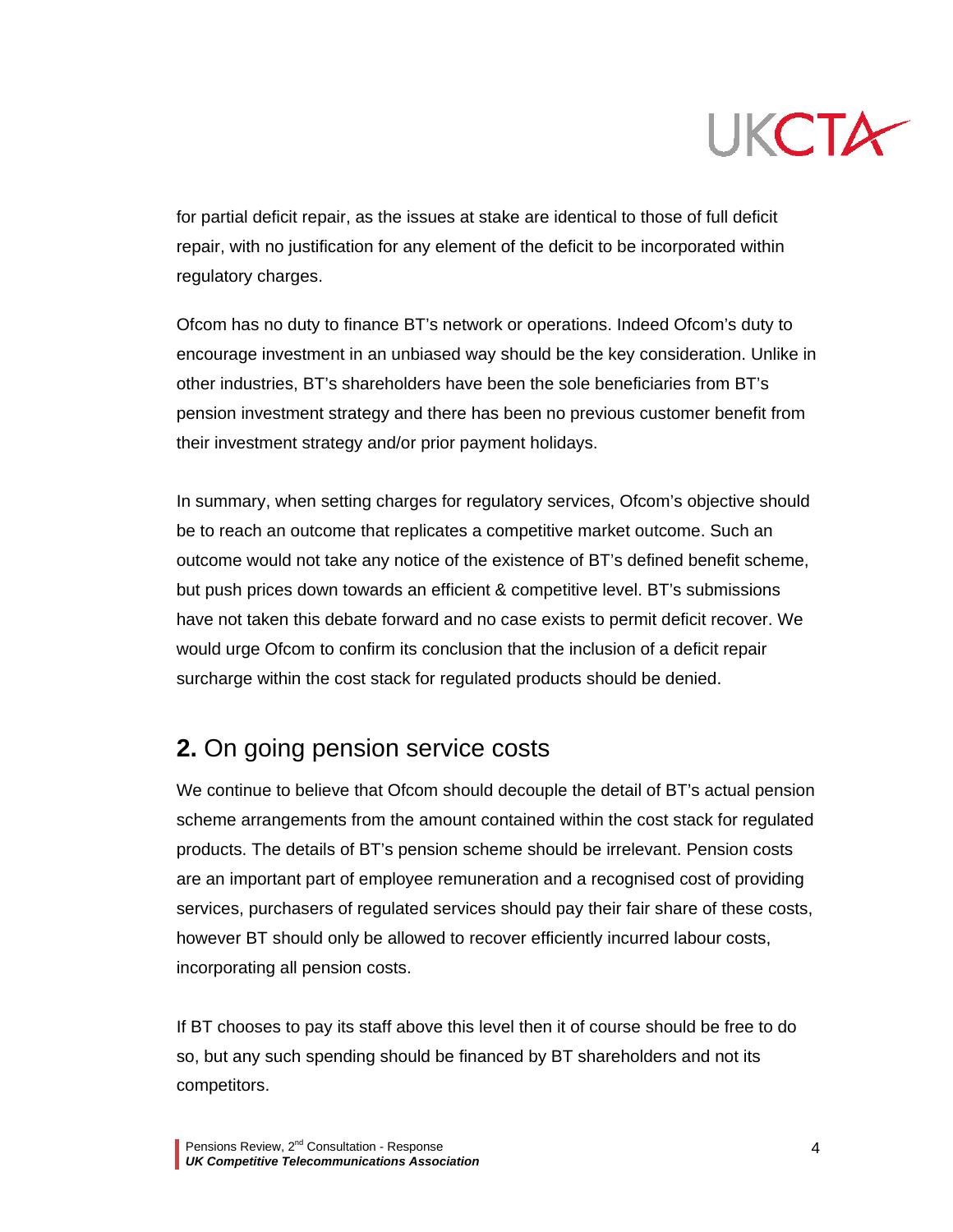

We support Ofcom's decision to use the Accounting costs as the starting point for the pension cost element of regulated charges. We do not believe it would be appropriate for BT to use one Pension figure for IAS19 within its statutory accounts and Ofcom not to use the same figure in its model for deriving regulated charges. Ofcom should always be in a position to take the figures used in the statutory accounts and audit them back in a transparent way to regulated charges. The alternative approach of using the cash contribution rate would not be as transparent, not would it be impartial, with BT having more opportunity to blur the line between ongoing service costs and deficit repair. Likewise a bespoke rate would be an onerous undertaking and would potentially lack the necessary transparency required.

We would urge Ofcom to think again about the issue of obtaining efficient forward looking costs, and while we welcome a greater focus on efficiency in future charge control work, we believe some efficiency adjustment should be considered when the statutory accounting numbers are used as the input for the pension cost element within regulated charges.

# **3. Cost of Capital adjustment**

Based on the information shared to date, UKCTA believes that Ofcom should progress with a reduction in BT's regulated Cost of Capital. There is considerable evidence pointing towards the direction of the adjustment and we would urge Ofcom to use its discretion to calculate the magnitude of the adjustment required.

It is a mistake to believe that this issue is not material. It will have a considerable impact on consumers and BT's competitors. It would be wrong to continue with the status quo, when it doesn't take account of the impact of pension risk on BT's cost of capital.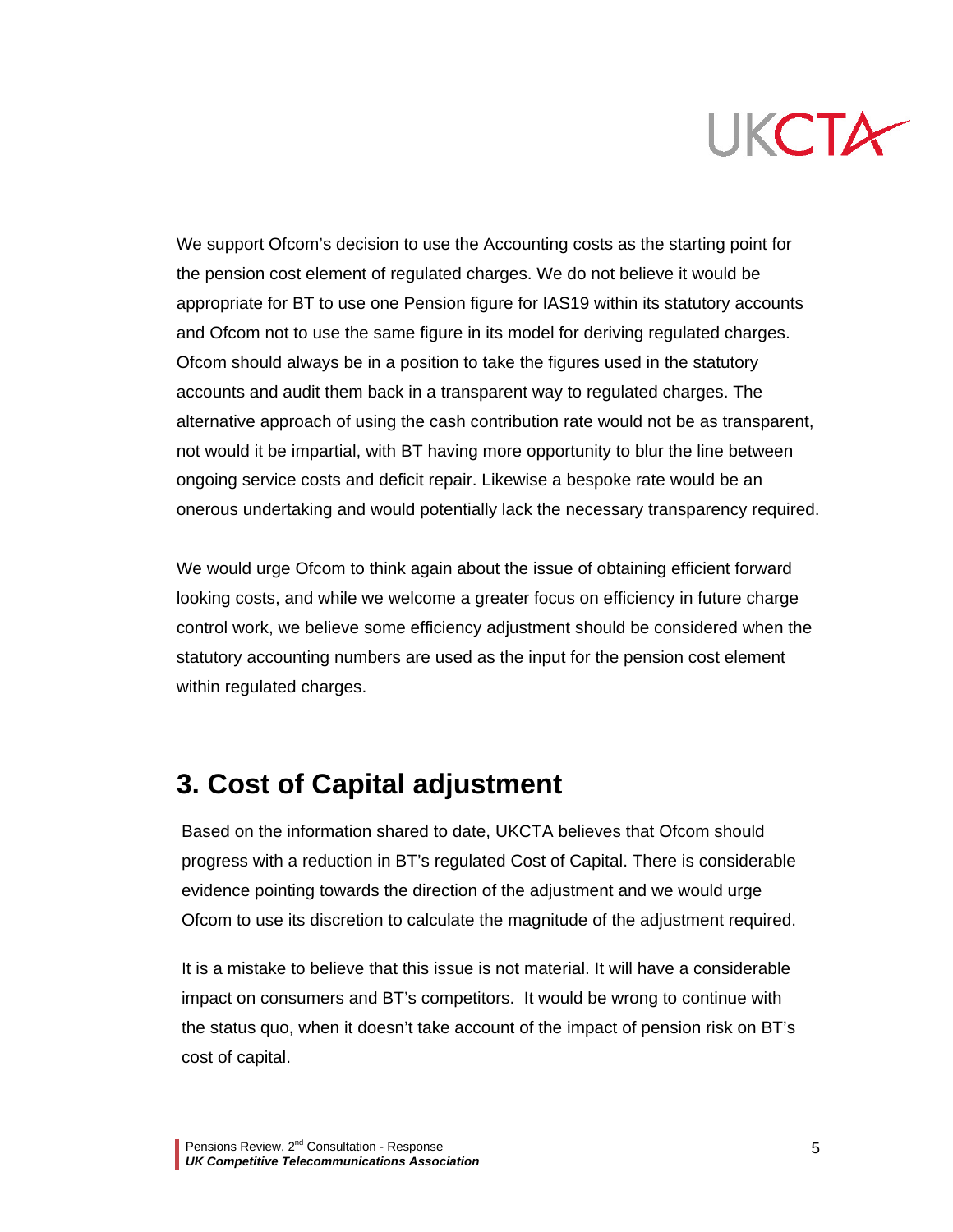

UKCTA is supportive of the concept of regulatory consistency; however it is important that Ofcom sticks consistently with the correct outcome, one that is backed up by the evidence. In our view there is no evidence to support continuing with the status quo on Cost of Capital and an adjustment should now be made to keep Ofcom's policy consistent with the facts.

Ofcom's previous exercise to set BT's regulated Cost of Capital ignored the issue of BT's defined benefit pension scheme, tending to take a very cautious stance on each element of the calculation. The net result of this was a cost of capital that was likely to be tilted in BT's favour at each stage (as Ofcom feared that the consequences of setting the regulated Cost of capital at too low a level were considerably worse than any negative effects stemming from overstating the Cost of Capital). The means that Ofcom does have room for manoeuvre on this issue. A modest downward adjustment at this point would correct this historic imbalance.

Ofcom should ensure that regulatory charges are based on efficient forward looking costs. These costs should not contain a cost of capital that was inflated as a result of the existence of a large defined benefit scheme. The evidence available on cost of capital points towards a reduction and Ofcom should now act to impose a reduction in BT's regulated Cost of Capital.

# **Conclusion**

Based on all the evidence presented there is no justification to allow BT to recharge deficit repair payments through regulatory charges and BT should retain responsibility for the deficit. We therefore welcome Ofcom's initial conclusions on this matter.

BT inefficiency remains an issue for purchasers of regulated services, with Ofcom's previous approach to charge controls failing to make appropriate adjustments to remove inefficient costs. We therefore welcome any move to scrutinise the efficiency of BT's operation in future charge controls.